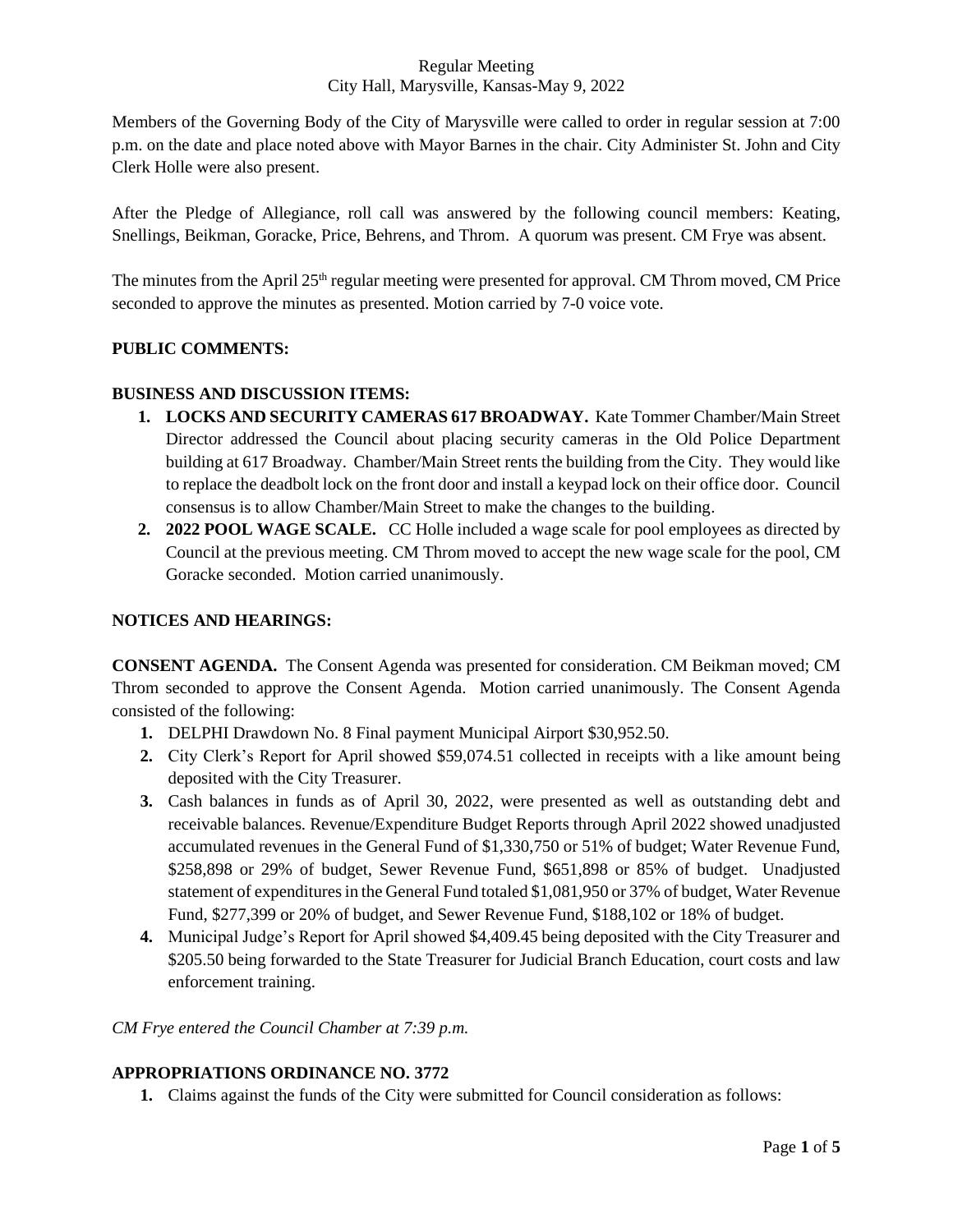General Fund, \$126,612.73; Water Revenue Fund, \$19,927.96; Sewage Revenue Fund, \$11,440,82; Sewage Replacement Fund, \$811.98; Library Revolving Fund, \$5,292.93; Swim Pool Sales Tax, \$2,596.34; Koester Block Maintenance, \$1,138.46; Employee Benefits, \$11,488.66; Transient Guest Tax, \$3,097.87; Municipal Equipment Fund, \$8,626.25; Sales Tax Improvements, \$925.51; making a total of \$191,959.51.

- **2.** An appropriations ordinance was introduced and considered to honor claims against the funds of the City as audited by the Finance Committee. CM Throm moved, CM Behrens seconded to approve the appropriations ordinance totaling \$191,959.51.
- **3.** Motion to approve the appropriations ordinance carried by 7-0 roll call vote. City Clerk Holle assigned Ordinance No. 3772.

## **STAFF REPORTS:**

## **CITY ADMINISTRATOR:**

- **1. FRANK MARSHALL DRIVE STREET REPLACEMENT.** CA St. John presented plans for the improvements and street replacement on Frank Marshall Drive. CM Throm moved, CM Behrens seconded to go out for bids on the Frank Marshall Drive Street project. Motion carried 6- 1 with CM Keating voting no.
- **2. 18TH STREET/HIGHWAY 36 TO CAROLINA.** CA St. John presented plans for street improvements and curb and gutter on N 18<sup>th</sup> Street. CM Throm moved, CM Goracke seconded to go out for bids on street improvement and curb and gutter on  $N 18<sup>th</sup>$  Street from Highway 36 to Carolina. Motion carried 5-2 with CM Keating and CM Beikman voting no.
- **3. INTERSECTION S 17TH STREET AND SPRING STREET.** CA St. John presented plans for street improvements on Spring Street near the entrance to the Industrial Park and the end of the pavement where the Marysville Township maintains the entire road. There was discussion about ending the road at the edge of the properties which are both annexed into the City or ending the pavement at the edge of the Industrial Park where only the south half of the road is the City's responsibility. CM Goracke moved to go out for bids on Spring Street for 303.75 feet which would end at the edge of Spring Street which is the City's responsibility on both sides of the street. Council discussed the merits of 8 inches of asphalt or concrete because the corner is mostly used by semis turning into the Industrial Park CM Throm seconded. Motion carried 5-2 with CM Keating and CM Beikman voting no.
- **4. 2022 CURB AND GUTTER REPLACEMENT.** CA St. John presented plans for curb and gutter replacement at four locations: N 12<sup>th</sup> Street between Otoe and Debbie Lane on the west side, Center Street  $5<sup>th</sup>$  to  $6<sup>th</sup>$  on the south side, Elm Street between  $7<sup>th</sup>$  and  $8<sup>th</sup>$  on both sides, and Elm Street between  $10<sup>th</sup>$  and  $11<sup>th</sup>$  on the south side. These projects total approximately 1039 feet. CM Throm asked all projects including streets be completed by November 30. The Council also discussed including a penalty for not completing the jobs on time. CM Throm moved to go out for bids on the four locations of curb and gutter, CM Snellings seconded. Motion carried 7-0.
- **5. HIGHWAY 36 MANHOLE DESIGN AND CONSTRUCTION ENGINEERING.** CA St. John presented bids from BG Consultants, \$27,700, CES, \$21,200 and Schwab Eaton, \$29,700 for engineering the manhole project on Highway 36 from  $7<sup>th</sup>$  Street to 13<sup>th</sup> Street. The Council would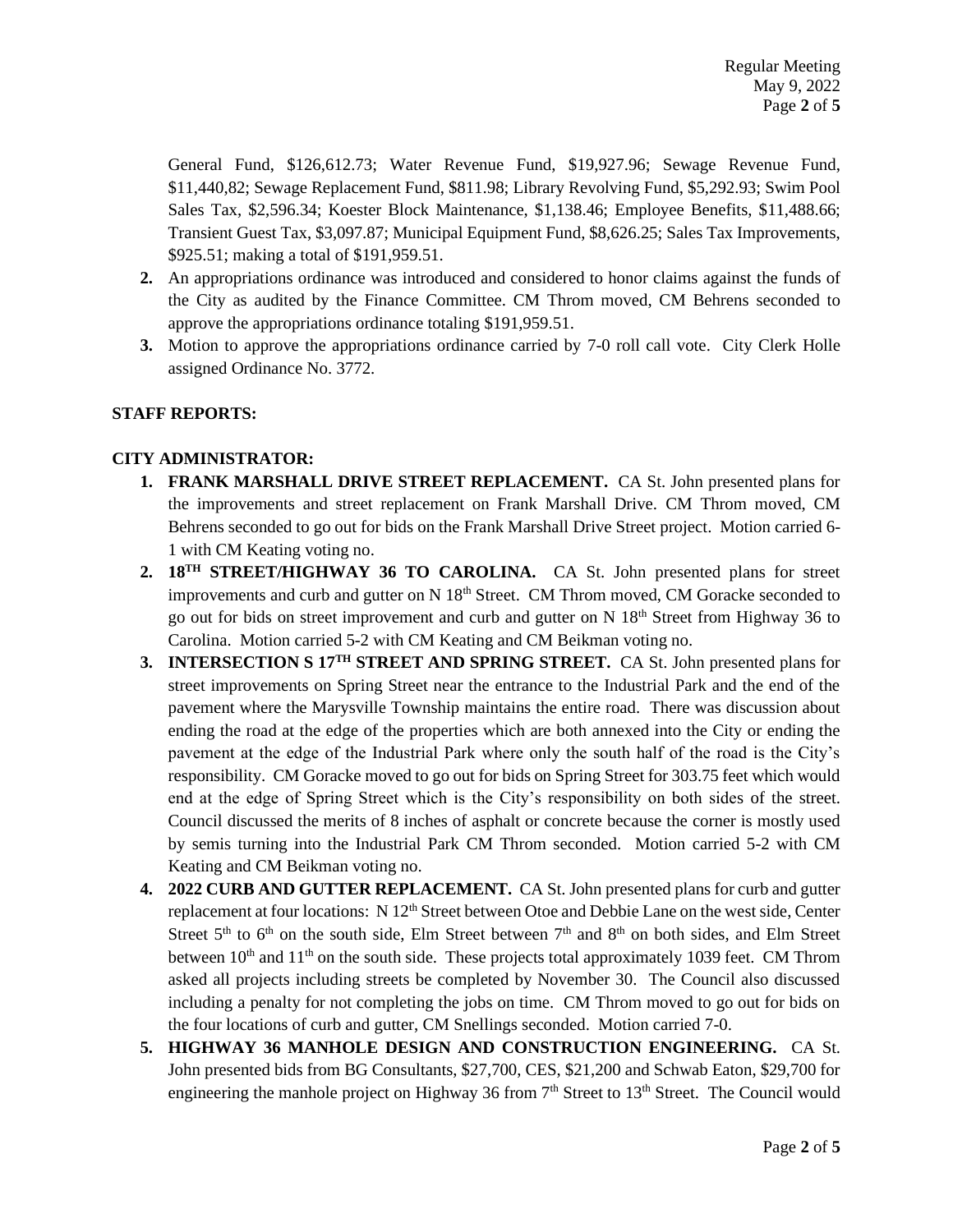like the manholes on  $11<sup>th</sup>$  and  $13<sup>th</sup>$  completed first, before school starts in August, as this portion of the street carries a high amount of school traffic. CM Beikman moved to approve the bid from CES for engineering for \$21,200, CM Keating seconded. Motion carried unanimously.

- **6. POLICE DEPARTMENT BATHROOM REMODEL.** CA St. John presented bids for the bathroom remodel into a locker room with a washer/dryer at the Police Department. The three bids were AHRS Construction, \$33.980, Argo Construction, \$33,472, and Peak Construction, \$32,613.83. CM Behrens moved to accept the bid from Peak Construction, CM Throm seconded. Motion carried unanimously. Peak Construction's bid also included a bid to replace the siding on the back side of the Police Department. The siding replacement totaled \$3,598.
- **7. FINANCIALS.** CA St. John updated the Governing Body on the status of General Fund, Water Revenue Fund, Sewer Revenue Fund and Sales Tax Improvement Fund. A Capital Projects report was also included.

*CM FRYE ENTERED THE COUNCIL CHAMBER.*

**8. BUDGET WORKSHOP.** CA St. John suggested May 26, 2022, at 6:00 p.m. for the budget workshop. Council agreed to this date.

## **BUILDING INSPECTOR:**

- **1. ZONING CHANGE 1065 PONY EXPRESS HIGHWAY.** BI Ralph presented a proposed zoning change at 1065 Pony Express Highway from SR (Suburban Residential) to I-2 (General Industrial District) as recommended unanimously by the Planning and Zoning Commission. This change is for the south portion of the property containing 11.01 acres owned by Landoll Ventures. The portion of the property next to Highway 36 will remain C-3 Highway Commercial as indicated in the ULDC. CM Throm moved to approve the zoning recommendation and have an ordinance to be written. CM Goracke seconded. Motion carried 6-1-1. CM Price voted no, and CM Keating abstained because he works for Landoll Company.
- **2. FIRE DAMAGE HOUSE REPAIR 206 N 10TH ST.** BI Ralph reported he had inspected the premise at 206 N 10<sup>th</sup> Street owned by Dave Lyhane which was damaged in a fire. Mr. Lyhane had asked the Council for an extension to complete repairs of the premise. The retained Fire Insurance funds will be released to Mr. Lyhane.

### **STREET SUPERVISOR:**

**1. DUMP TRUCK BED.** Gary Gundelfinger, Street Supervisor answered questions about the specifications the City asked Reed Company to quote the cost to remove the parts of the ruined sewer equipment and the conversion of the truck to a dump truck with snowplow hook-ups. The electric tarp was removed from the quote. CM Behrens moved to accept the quote for approximately \$51,441 to convert the sewer truck to a dump truck, CM Price seconded. Motion carried unanimously.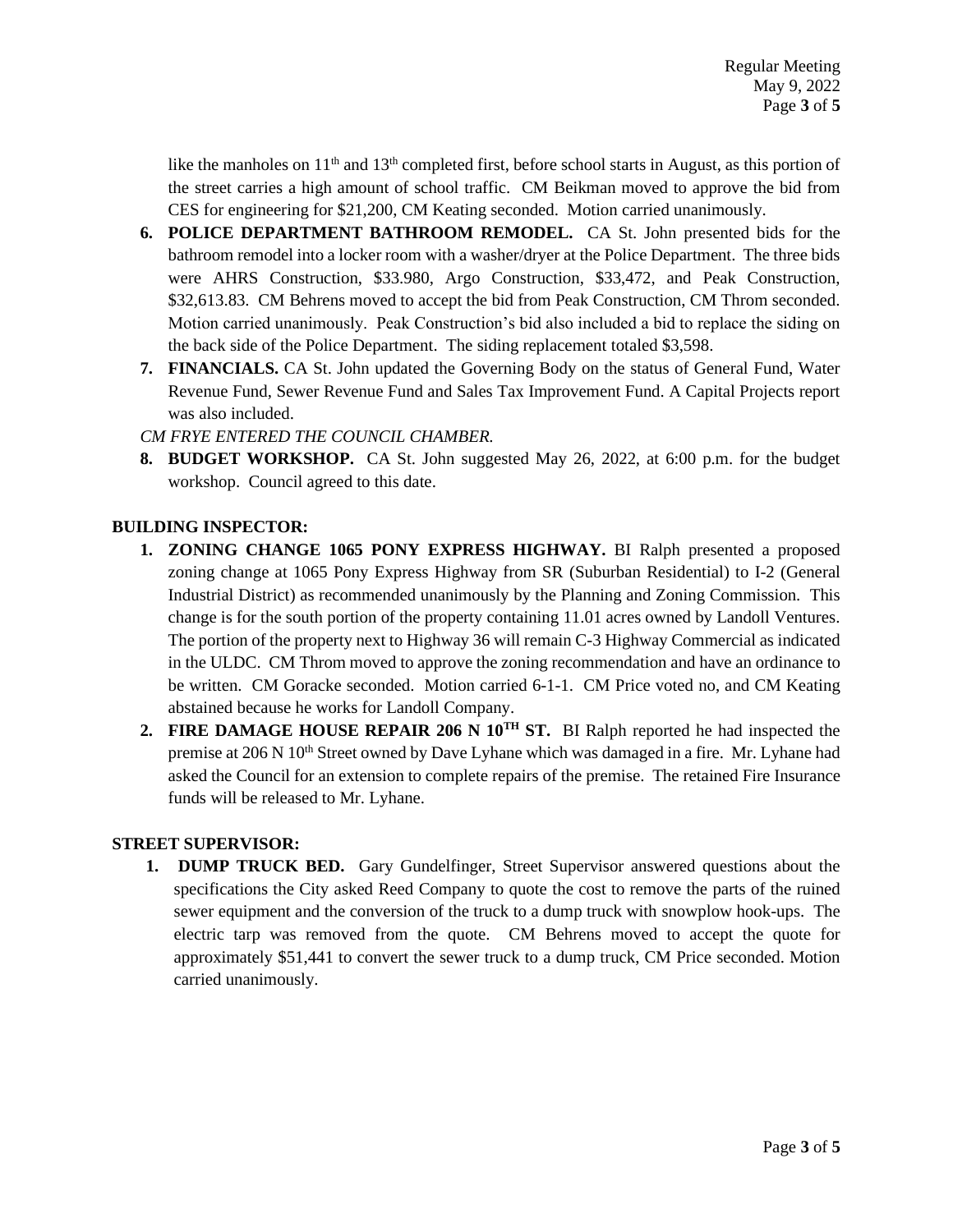### **STANDING COMMITTEE REPORTS:**

#### **STREET:**

- **1. 11<sup>TH</sup> ROAD SOUTH YARD RESTORATION.** Joe Jiminez, 1217 11<sup>th</sup> Rd informed the Council in his opinion his yard had not been restored satisfactorily after the street project on south 11<sup>th</sup> Road. It was discussed there had not been sufficient rain. The yard has been seeded twice. Staff will look at the yard.
- 2. **20<sup>TH</sup>/JENKINS HOLE.** CM Price said there is a large hole in the street on the corner of 20<sup>th</sup> Street and Jenkins.
- **3. TUBE AT MASONIC LODGE.** CM Throm said the tube is plugged on both ends at the Masonic Lodge, 1703 Center. It was discussed if this is KDOT's or who should repair it.

#### **WATER & WASTEWATER:**

**1. SERVICE LINE 910 ANN.** The owner of 910 Ann contacted CM Snellings about the placement of his new meter pit. The meter must be moved out of the house to a meter pit and the present waterline is in disrepair. The meter was set on the side of his house closest to the water main.

#### **PARKS & RECREATION:**

- **1. SWIMMING POOL HOURS OF OPERATION.** CM Beikman asked if there are not enough lifeguards if the pool hours would be shortened and suggested it open later and stay later so people could come after work. Present policy is 1:00 p.m. to 8:00 p.m. CM Snellings said she had morning swim people contact her as well. CC Holle was instructed to set-up a Parks & Recreation meeting.
- **2. POOL LEAK.** CA St. John said the Water Department has discovered a leak in the pool near the valve vault. This is a 12-inch pipe that is cracked. The cement deck will need to be removed in that area to make the repair when a company can be found to repair the leak.
- **3. POOL GRATE.** Council asked if the City had a grate to cover the pit on the north side of the pool as discussed last year. Staff will check.
- **4. CAMPING SPOTS IN CITY PARK.** Some Council Members have gotten requests for the City to put more camping spots in the City Park. There was discussion about competing with the local campground at the Thunderbird. It was also discussed the damage the campers cause to the trees and the cost of free electricity and water. There was discussion about adding camping spots on the 7 th Street Corridor between Walnut and Elm.

### **CEMETERY & AIRPORT:**

#### **POLICE & FIRE:**

### **ADMINISTRATION & FINANCE:**

**1. BLOGERS POST TO FACEBOOK.** There were a couple of bloggers who are traveling Highway 36 and wrote a nice post about visiting Marysville on Facebook.

**APPOINTMENTS:** Library Board – Maureen Nelson and Dr. Zach Pederson –